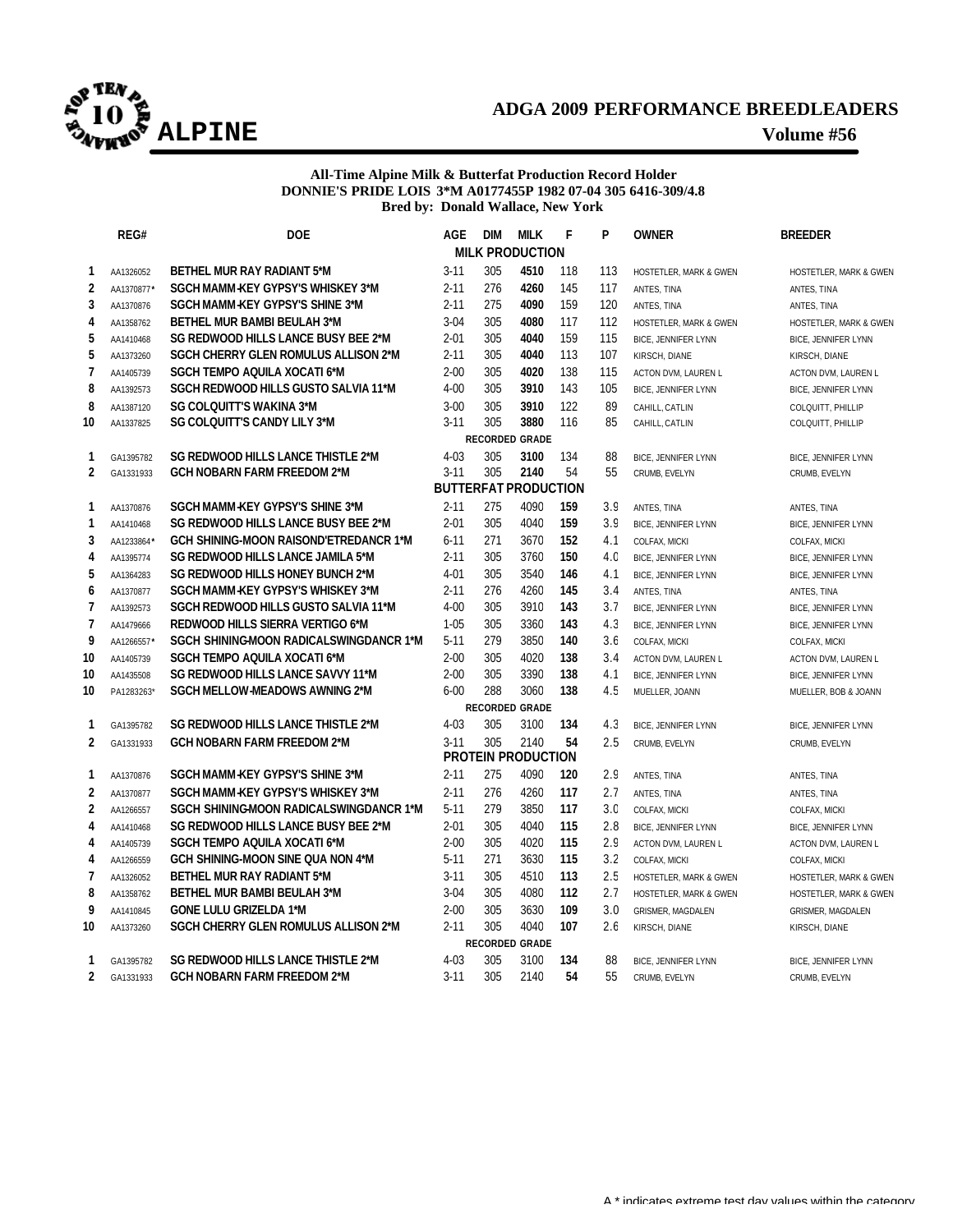

### **All-Time LaMancha Milk Production Record Holder TYLER MT. MAY'S PRISCILLA 2\*M AL0618876 1991 05-00 253 5400-178/3.3-194/3.6 Bred by: Carol Sue Burdette, West Virginia**

### **All-Time LaMancha Butterfat Production Record Holder SGCH OAKS WHISPER TAFFETA3\*M PL1287007 2007 3-11 292-4720-292/6.2-164/3.5 Bred by: Sara A Stewart, Missouri**

|    | REG#                        | <b>DOE</b>                                  | AGE      | <b>DIM</b> | <b>MILK</b>               | F   | P   | <b>OWNER</b>                  | <b>BREEDER</b>          |  |  |  |
|----|-----------------------------|---------------------------------------------|----------|------------|---------------------------|-----|-----|-------------------------------|-------------------------|--|--|--|
|    |                             |                                             |          |            | <b>MILK PRODUCTION</b>    |     |     |                               |                         |  |  |  |
| 1  | PL1369351*                  | SG RAINTREE CALYPSO CHARMED 1*M             | $2 - 10$ | 293        | 4470                      | 153 | 134 | NAGEL, JAMES E                | MACKE, DEBRA L          |  |  |  |
| 2  | PL1219902*                  | <b>SGCH FIR MEADOW MI ROSINE 2*M</b>        | $6 - 11$ | 305        | 4300                      | 140 | 114 | DROVDAHL, KAT                 | DROVDAHL, KAT           |  |  |  |
| 3  | AL1145885*                  | <b>SGCH RAINTREE EROS COCO 1*M</b>          | $9 - 02$ | 299        | 4210                      | 188 | 112 | MACKE, DEBRA L                | MACKE, DEBRA L          |  |  |  |
| 4  | PL1362715                   | SG WEST-FORK-ACRES CT JUNIPER 1*M           | $3 - 01$ | 305        | 3930                      | 132 | 115 | SHADY LAWN FARMS              | <b>WEST FORK ACRES</b>  |  |  |  |
| 5  | PL1369355                   | SG RAINTREE CALYPSO PRUE 2*M                | $2 - 10$ | 289        | 3700                      | 139 | 107 | MACKE, DEBRA L                | MACKE, DEBRA L          |  |  |  |
| 6  | PL1300013                   | SGCH KASTDEMUR'S EVIAN 2*M                  | 4-11     | 301        | 3680                      | 126 | 101 | KASTDEMUR'S DAIRY GOATS       | KASTDEMUR'S DAIRY GOATS |  |  |  |
| 7  | PL1337033                   | SGCH HEART-MT. - CARTER - KIDS NIKKI 3*M    | $3 - 11$ | 305        | 3590                      | 142 | 99  | CARTER, AARON J               | CARTER, AARON J         |  |  |  |
| 8  | AL1300242                   | SGCH MOSS-RIDGE MONSOON ATLAS 6*M           | $4 - 10$ | 285        | 3560                      | 170 | 112 | <b>R&amp;R DAIRY</b>          | JONES, TRACEY           |  |  |  |
| 9  | PL1400821                   | <b>GCH RAINTREE OL KRICKET 2*M</b>          | $1 - 10$ | 305        | 3510                      | 142 | 102 | MACKE, DEBRA L                | MACKE, DEBRA L          |  |  |  |
| 9  | PL1188780                   | SGCH LUCKY*STAR'S OM PARADIGM 3*M           | 8-03     | 305        | 3510                      | 117 | 95  | HOY, JUDITH & DONALD          | HOY, JUDITH & DONALD    |  |  |  |
|    | <b>RECORDED GRADE</b>       |                                             |          |            |                           |     |     |                               |                         |  |  |  |
| 1  | GL1409488                   | SHEVETTS WIN AMERICAN XPRESS 2*M            | $2 - 00$ | 287        | 2220                      | 95  | 65  | SHEVETT, SARAH                | SHEVETT, SARAH          |  |  |  |
| 2  | GL1414464                   | SG HOBBY-FARM PAINT XACTLY 1*M              | $1 - 08$ | 299        | 1790                      | 69  | 53  | FRITSCH-LAND, BONITA          | FRITSCH-LAND, BONITA    |  |  |  |
| 3  | GL1310832                   | <b>HOBBY-FARM OZ TEASE 3*M</b>              | $4 - 10$ | 275        | 1720                      | 69  | 51  | FRITSCH-LAND, BONITA          | FRITSCH-LAND, BONITA    |  |  |  |
| 4  | GL1414454                   | <b>HOBBY-FARM VIKING XPRESS 1*M</b>         | $1 - 10$ | 297        | 1670                      | 59  | 49  | FRITSCH-LAND, BONITA          | FRITSCH-LAND, BONITA    |  |  |  |
| 5  | GL1364341                   | SGCH HARMONY GOATS PEACHES N' CREAM 1*M     | $3 - 00$ | 303        | 1650                      | 73  | 55  | SHIRLEY, SILVIA               | SHIRLEY, SILVIA         |  |  |  |
|    | <b>BUTTERFAT PRODUCTION</b> |                                             |          |            |                           |     |     |                               |                         |  |  |  |
| 1  | AL1145885                   | <b>SGCH RAINTREE EROS COCO 1*M</b>          | $9 - 02$ | 299        | 4210                      | 188 | 4.5 | MACKE, DEBRA L                | MACKE, DEBRA L          |  |  |  |
| 2  | AL1300242                   | SGCH MOSS-RIDGE MONSOON ATLAS 6*M           | $4 - 10$ | 285        | 3560                      | 170 | 4.8 | <b>R&amp;R DAIRY</b>          | JONES, TRACEY           |  |  |  |
| 3  | PL1418408*                  | SG MARSHLAND DW PSEUDONYM 1*M               | 1-11     | 301        | 2050                      | 155 | 7.6 | LIBRA, LINDA D                | LIBRA, LINDA D          |  |  |  |
| 4  | PL1369351                   | SG RAINTREE CALYPSO CHARMED 1*M             | $2 - 10$ | 293        | 4470                      | 153 | 3.4 | NAGEL, JAMES E                | MACKE, DEBRA L          |  |  |  |
| 5  | AL1300243*                  | SGCH MOSS-RIDGE MONSOON ARMADILLO 6*M       | $4 - 11$ | 270        | 3290                      | 147 | 4.5 | <b>R&amp;R DAIRY</b>          | JONES, TRACEY           |  |  |  |
| 6  | PL1409244                   | SGCH HEART-MT. CARTER -KIDS CHOLENA 3*M     | $1 - 10$ | 305        | 3320                      | 146 | 4.4 | CARTER, AARON J               | CARTER, AARON J         |  |  |  |
| 7  | PL1321502                   | SG RAINTREE CALYPSO MACKENZIE 1*M           | 4-01     | 276        | 3430                      | 143 | 4.2 | MACKE, DEBRA L                | MACKE, DEBRA L          |  |  |  |
| 8  | PL1337033                   | SGCH HEART-MT. - CARTER - KIDS NIKKI 3*M    | 3-11     | 305        | 3590                      | 142 | 4.c | CARTER, AARON J               | CARTER, AARON J         |  |  |  |
| 8  | PL1400821                   | <b>GCH RAINTREE OL KRICKET 2*M</b>          | $1 - 10$ | 305        | 3510                      | 142 | 4.c | MACKE, DEBRA L                | MACKE, DEBRA L          |  |  |  |
| 10 | PL1219902                   | <b>SGCH FIR MEADOW MI ROSINE 2*M</b>        | $6 - 11$ | 305        | 4300                      | 140 | 3.3 | DROVDAHL, KAT                 | DROVDAHL, KAT           |  |  |  |
|    |                             |                                             |          |            | <b>RECORDED GRADE</b>     |     |     |                               |                         |  |  |  |
| 1  | GL1409488                   | SHEVETTS WIN AMERICAN XPRESS 2*M            | $2 - 00$ | 287        | 2220                      | 95  | 4.3 | SHEVETT, SARAH                | SHEVETT, SARAH          |  |  |  |
| 2  | GL1364341                   | SGCH HARMONY GOATS PEACHES N' CREAM 1*M     | $3 - 00$ | 303        | 1650                      | 73  | 4.4 | SHIRLEY, SILVIA               | SHIRLEY, SILVIA         |  |  |  |
| 3  | GL1414464                   | SG HOBBY-FARM PAINT XACTLY 1*M              | $1-08$   | 299        | 1790                      | 69  | 3.9 | FRITSCH-LAND, BONITA          | FRITSCH-LAND, BONITA    |  |  |  |
| 3  | GL1310832                   | <b>HOBBY-FARM OZ TEASE 3*M</b>              | $4 - 10$ | 275        | 1720                      | 69  | 4.0 | FRITSCH-LAND, BONITA          | FRITSCH-LAND, BONITA    |  |  |  |
| 5  | GL1414454                   | <b>HOBBY-FARM VIKING XPRESS 1*M</b>         | $1 - 10$ | 297        | 1670                      | 59  | 3.5 | FRITSCH-LAND, BONITA          | FRITSCH-LAND, BONITA    |  |  |  |
|    |                             |                                             |          |            | <b>PROTEIN PRODUCTION</b> |     |     |                               |                         |  |  |  |
| 1  | PL1369351                   | SG RAINTREE CALYPSO CHARMED 1*M             | $2 - 10$ | 293        | 4470                      | 134 | 3.C | NAGEL, JAMES E                | MACKE, DEBRA L          |  |  |  |
| 2  | PL1407419                   | <b>GCH KASTDEMUR'S BREAK ON THROUGH 6*M</b> | $2 - 00$ | 293        | 3060                      | 116 | 3.8 | KOEHN-WALBERG, SARA           | KASTDEMUR'S DAIRY GOATS |  |  |  |
| 3  | PL1362715                   | SG WEST-FORK-ACRES CT JUNIPER 1*M           | $3 - 01$ | 305        | 3930                      | 115 | 2.9 | SHADY LAWN FARMS              | <b>WEST FORK ACRES</b>  |  |  |  |
| 4  | PL1219902                   | SGCH FIR MEADOW MI ROSINE 2*M               | $6 - 11$ | 305        | 4300                      | 114 | 2.7 | DROVDAHL, KAT                 | DROVDAHL, KAT           |  |  |  |
| 5  | AL1145885                   | SGCH RAINTREE EROS COCO 1*M                 | $9 - 02$ | 299        | 4210                      | 112 | 2.7 | MACKE, DEBRA L                | MACKE, DEBRA L          |  |  |  |
| 5  | AL1300242                   | SGCH MOSS-RIDGE MONSOON ATLAS 6*M           | $4 - 10$ | 285        | 3560                      | 112 | 3.1 | R&R DAIRY                     | JONES, TRACEY           |  |  |  |
| 7  | PL1407420                   | <b>KASTDEMUR'S TONGUE TWISTER 3*M</b>       | $2 - 01$ | 276        | 2970                      | 109 | 3.7 | KOEHN-WALBERG, SARA           | KASTDEMUR'S DAIRY GOATS |  |  |  |
| 8  | PL1348121                   | <b>SGCH BLUE UNICORN ICE Z VELOUR 8*M</b>   | $4 - 00$ | 292        | 3070                      | 108 | 3.5 | SMITH, TRINITY & KEVEN PRUITT | BAMBERGER, MYRA         |  |  |  |
| 9  | PL1369355                   | SG RAINTREE CALYPSO PRUE 2*M                | $2 - 10$ | 289        | 3700                      | 107 | 2.9 | MACKE, DEBRA L                | MACKE, DEBRA L          |  |  |  |
| 9  | PL1352935                   | SGCH HEART-MT. CARTER KIDS CHITCHAT 3*M     | $3 - 11$ | 305        | 3460                      | 107 | 3.1 | CARTER, AARON J               | CARTER, AARON J         |  |  |  |
|    |                             |                                             |          |            | RECORDED GRADE            |     |     |                               |                         |  |  |  |
| 1  | GL1409488                   | SHEVETTS WIN AMERICAN XPRESS 2*M            | $2 - 00$ | 287        | 2220                      | 65  | 2.9 | SHEVETT, SARAH                | SHEVETT, SARAH          |  |  |  |
| 2  | GL1364341                   | SGCH HARMONY GOATS PEACHES N' CREAM 1*M     | $3 - 00$ | 303        | 1650                      | 55  | 3.3 | SHIRLEY, SILVIA               | SHIRLEY, SILVIA         |  |  |  |
| 3  | GL1414464                   | SG HOBBY-FARM PAINT XACTLY 1*M              | $1 - 08$ | 299        | 1790                      | 53  | 3.C | FRITSCH-LAND, BONITA          | FRITSCH-LAND, BONITA    |  |  |  |
| 4  | GL1310832                   | <b>HOBBY-FARM OZ TEASE 3*M</b>              | $4-10$   | 275        | 1720                      | 51  | 3.C | FRITSCH-LAND, BONITA          | FRITSCH-LAND, BONITA    |  |  |  |
| 5  | GL1414454                   | <b>HOBBY-FARM VIKING XPRESS 1*M</b>         | $1-10$   | 297        | 1670                      | 49  | 2.9 | FRITSCH-LAND, BONITA          | FRITSCH-LAND, BONITA    |  |  |  |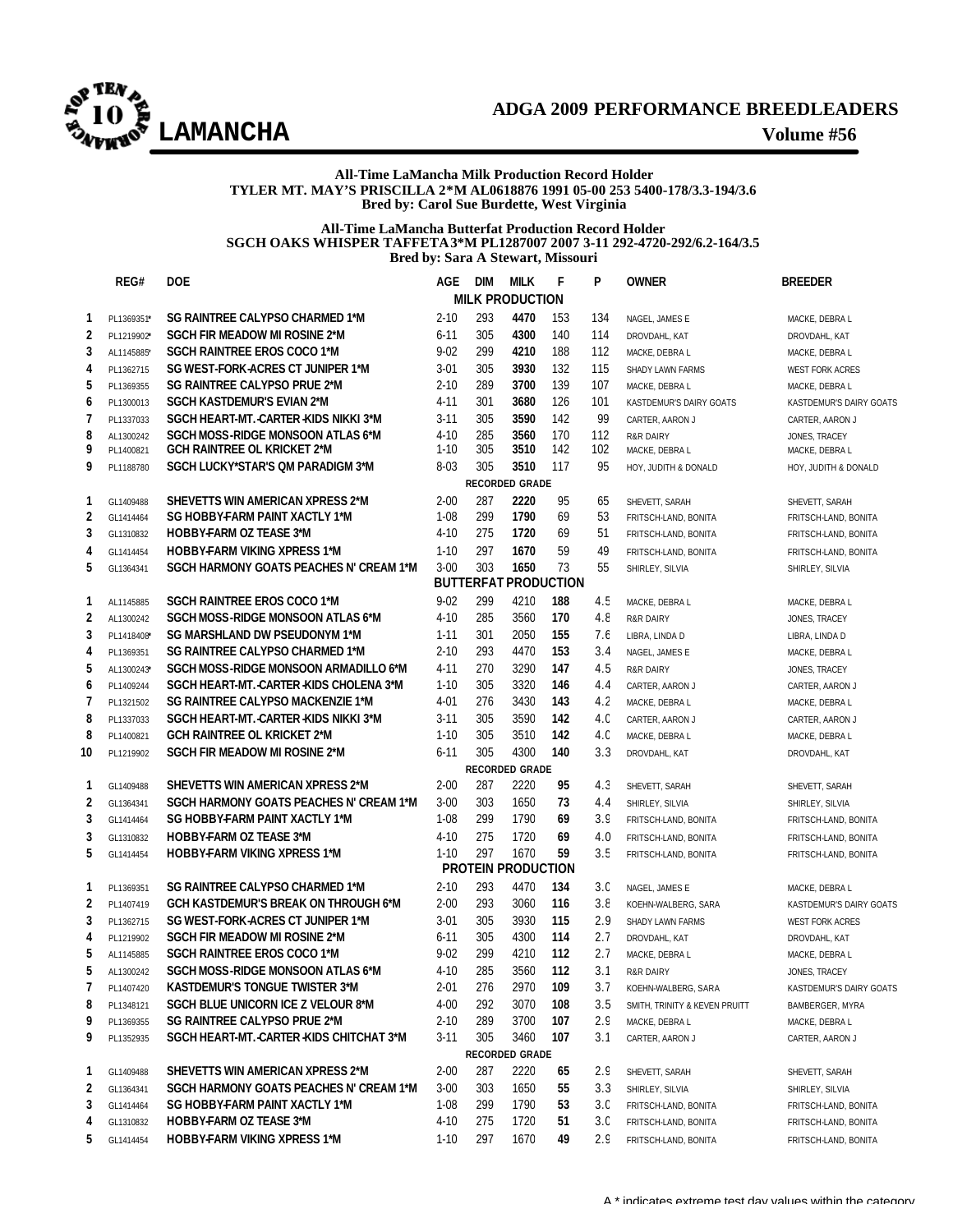

## **All-Time NIGERIAN DWARF Milk Production Record Holder AGS JOBI FAWN 4\*M PD1360584 2006 03-10 305 1720-92/5.3-64/3.7 Bred by: Mrs. J B Jelke, Texas**

## **All-Time NIGERIAN DWARF Butterfat Production Record Holder AGS ROSASHARN'S UNI 2\*M PD1320275 2007 08-06 305 1490-112/7.5-56/3.8 Bred by: Anne Petersen, Massachusetts**

|                        | REG#                        | <b>DOE</b>                                                               | <b>AGE</b>       | <b>DIM</b> | <b>MILK</b>               | F        | P               | <b>OWNER</b>               | <b>BREEDER</b>         |  |  |  |  |
|------------------------|-----------------------------|--------------------------------------------------------------------------|------------------|------------|---------------------------|----------|-----------------|----------------------------|------------------------|--|--|--|--|
| <b>MILK PRODUCTION</b> |                             |                                                                          |                  |            |                           |          |                 |                            |                        |  |  |  |  |
| 1                      | PD1374274                   | <b>GCH CHENANGO-HILLS I P GODDESS 2*M</b>                                | $2 - 10$         | 305        | 1520                      | 108      | 69              | FUNK, DAVID W              | FUNK, DAVID W          |  |  |  |  |
| $\overline{2}$         | PD1441657*                  | <b>IRONWOODRANCH SJ MINNIE 2*M</b>                                       | $1 - 11$         | 291        | 1340                      | 75       | 59              | CARPENTER, ANNA            | CARPENTER, JONATHON    |  |  |  |  |
| 3                      | PD1440809                   | <b>IRONWOODRANCH SJ PECAN 2*M</b>                                        | $1 - 11$         | 305        | 1330                      | 81       | 59              | CARPENTER, ANNA            | CARPENTER, JONATHON    |  |  |  |  |
| 4                      | PD1374129*                  | <b>CHENANGO-HILLS UNIQUE 4*M</b>                                         | $2 - 10$         | 285        | 1290                      | 85       | 64              | FUNK, DAVID W              | FUNK, DAVID W          |  |  |  |  |
| 5                      | PD1320275*                  | <b>AGS ROSASHARN'S UNI 2*M</b>                                           | 10-06            | 285        | 1240                      | 67       | 46              | PETERSEN, ANNE             | PETERSEN, ANNE         |  |  |  |  |
| 6                      | PD1360584                   | AGS JOBI FAWN 4*M                                                        | $6 - 08$         | 305        | 1170                      | 48       | 42              | JELKE, MRS J B             | JELKE, MRS J B         |  |  |  |  |
| 7                      | PD1392106                   | <b>JOBI FILENE 5*M</b>                                                   | $3-02$           | 218        | 1080                      | 50       | 42              | JELKE, MRS J B             | JELKE, MRS J B         |  |  |  |  |
| 8                      | PD1430735                   | GCH AGS CAESAR'S VILLA LV BREEZY 1*M                                     | $4 - 08$         | 305        | 1060                      | 77       | 54              | HARRELL, KEITH & MARIE     | MCCARTY, SHARON        |  |  |  |  |
| 9                      | PD1341947                   | <b>GCH PHOLIA FARM KM HARRIETT 3*M</b>                                   | $4 - 00$         | 305        | 1030                      | 71       | 45              | CALDWELL, GIANACLIS        | CALDWELL, AMELIA       |  |  |  |  |
| 9                      | PD1361126                   | AGS ROSASHARN UMT PAINTED LADY 4*M                                       | 4-09             | 305        | 1030                      | 56       | 43              | PETERSEN-ROCKNEY, MARGIANA | PETERSEN-ROCKNEY, MA   |  |  |  |  |
|                        | <b>BUTTERFAT PRODUCTION</b> |                                                                          |                  |            |                           |          |                 |                            |                        |  |  |  |  |
| 1                      | PD1374274                   | <b>GCH CHENANGO-HILLS I P GODDESS 2*M</b>                                | $2 - 10$         | 305        | 1520                      | 108      | 7.1             | FUNK, DAVID W              | FUNK, DAVID W          |  |  |  |  |
| $\overline{2}$         | PD1374129                   | <b>CHENANGO-HILLS UNIOUE 4*M</b>                                         | $2 - 10$         | 285        | 1290                      | 85       | 6.6             | FUNK, DAVID W              | FUNK, DAVID W          |  |  |  |  |
| 3                      | PD1440809                   | <b>IRONWOODRANCH SJ PECAN 2*M</b>                                        | $1 - 11$         | 305        | 1330                      | 81       | 6.1             | CARPENTER, ANNA            | CARPENTER, JONATHON    |  |  |  |  |
| 4                      | PD1430735                   | GCH AGS CAESAR'S VILLA LV BREEZY 1*M                                     | 4-08             | 305        | 1060                      | 77       | 7.3             | HARRELL, KEITH & MARIE     | MCCARTY, SHARON        |  |  |  |  |
| 5                      | PD1441657                   | <b>IRONWOODRANCH SJ MINNIE 2*M</b>                                       | $1 - 11$         | 291        | 1340                      | 75       | 5.6             | CARPENTER, ANNA            | CARPENTER, JONATHON    |  |  |  |  |
| 6                      | PD1341947                   | <b>GCH PHOLIA FARM KM HARRIETT 3*M</b>                                   | $4 - 00$         | 305        | 1030                      | 71       | 6.9             | CALDWELL, GIANACLIS        | CALDWELL, AMELIA       |  |  |  |  |
| $\overline{7}$         | PD1320275*                  | AGS ROSASHARN'S UNI 2*M                                                  | 10-06            | 285        | 1240                      | 67       | 5.4             | PETERSEN, ANNE             | PETERSEN, ANNE         |  |  |  |  |
| 8                      | PD1412806                   | PIDDLIN ACRES W SAY WHAT? 1*M                                            | $2 - 02$         | 305        | 940                       | 65       | 6.9             | BROUILLET, KARLENE         | CIESYNSKI, VALERIE     |  |  |  |  |
| 9                      | PD1414906                   | SILVERAURORA CC XPRESS 2*M                                               | $2 - 03$         | 305        | 820                       | 61       | 7.4             | BROUILLET. KARLENE         | NEVADA, SUZANNE        |  |  |  |  |
| 10                     | PD1323739                   | AGS SANDY HOLLOW SS BUTTERSCOTCH                                         | $5 - 08$         | 305        | 810                       | 58       | 7.2             | FAIR, HEATHER & LOWELL     | ETHERINGTON, STEVE & K |  |  |  |  |
| 10                     | PD1359698                   | GCH NC PROMISEDLAND RAIN-BEAU                                            | $3 - 06$         | 182        | 660                       | 58       | 8.8             | HARRELL, KEITH & MARIE     | HARRELL, KEITH & MARIE |  |  |  |  |
|                        |                             |                                                                          |                  |            |                           |          |                 |                            |                        |  |  |  |  |
|                        |                             |                                                                          |                  |            | <b>PROTEIN PRODUCTION</b> |          |                 |                            |                        |  |  |  |  |
| 1                      | PD1374274                   | <b>GCH CHENANGO-HILLS I P GODDESS 2*M</b>                                | $2 - 10$         | 305        | 1520                      | 69       | 4.5             | FUNK, DAVID W              | FUNK, DAVID W          |  |  |  |  |
| $\overline{2}$         | PD1374129                   | <b>CHENANGO-HILLS UNIQUE 4*M</b>                                         | $2 - 10$         | 285        | 1290                      | 64       | 5. <sub>C</sub> | FUNK, DAVID W              | FUNK, DAVID W          |  |  |  |  |
| 3                      | PD1441657                   | <b>IRONWOODRANCH SJ MINNIE 2*M</b>                                       | $1 - 11$         | 291        | 1340                      | 59       | 4.4             | CARPENTER, ANNA            | CARPENTER, JONATHON    |  |  |  |  |
| 3                      | PD1440809                   | <b>IRONWOODRANCH SJ PECAN 2*M</b>                                        | $1 - 11$         | 305        | 1330                      | 59       | 4.4             | CARPENTER, ANNA            | CARPENTER, JONATHON    |  |  |  |  |
| 5                      | PD1430735                   | GCH AGS CAESAR'S VILLA LV BREEZY 1*M                                     | $4 - 08$         | 305        | 1060                      | 54       | 5.1             | HARRELL, KEITH & MARIE     | MCCARTY, SHARON        |  |  |  |  |
| 6                      | PD1320275                   | AGS ROSASHARN'S UNI 2*M                                                  | $10 - 06$        | 285        | 1240                      | 46       | 3.7             | PETERSEN, ANNE             | PETERSEN, ANNE         |  |  |  |  |
| 8                      | PD1341947                   | <b>GCH PHOLIA FARM KM HARRIETT 3*M</b>                                   | $4 - 00$         | 305        | 1030                      | 45       | 4.4             | CALDWELL, GIANACLIS        | CALDWELL, AMELIA       |  |  |  |  |
| 8                      | PD1412806                   | PIDDLIN ACRES W SAY WHAT? 1*M                                            | $2 - 02$         | 305        | 940                       | 45       | 4.8             | BROUILLET, KARLENE         | CIESYNSKI, VALERIE     |  |  |  |  |
| 9<br>9                 | PD1383808                   | SILVERAURORA JC WHISPERSWEETLY 2*M<br>AGS ROSASHARN UMT PAINTED LADY 4*M | $3 - 01$<br>4-09 | 305<br>305 | 930<br>1030               | 43<br>43 | 4.6             | FAIR, HEATHER & LOWELL     | NEVADA, SUZANNE        |  |  |  |  |
|                        | PD1361126                   |                                                                          |                  |            |                           |          | 4.2             | PETERSEN-ROCKNEY, MARGIANA | PETERSEN-ROCKNEY, MA   |  |  |  |  |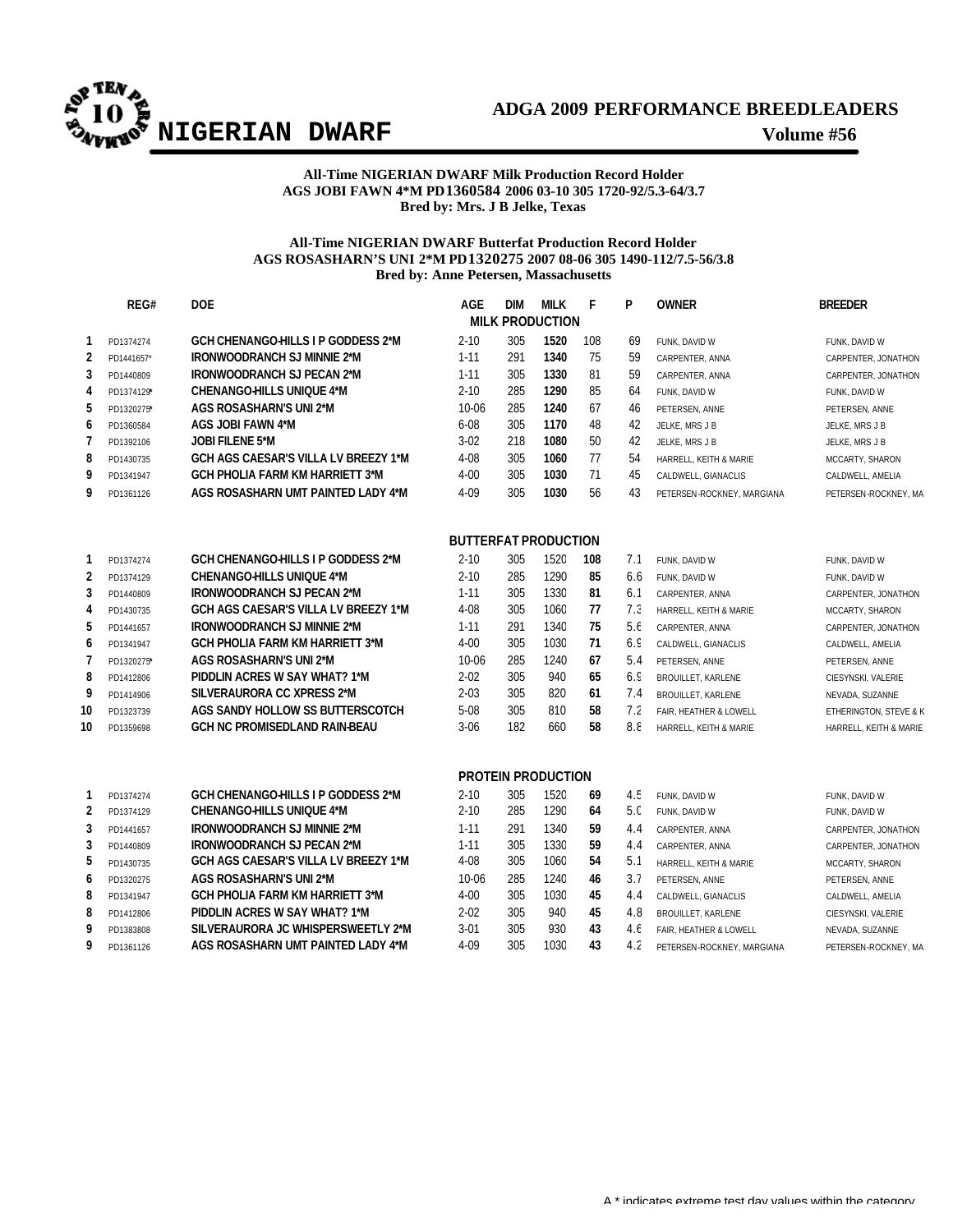

## **All-Time NUBIAN Milk Production Record Holder SG SKYHILL'S ELISHA 7\*M PN0904515 1996 02-09 302 5940-303/5.1-216/3.6 Bred by: Skyhill Farms, California**

### **All-Time Nubian Butterfat Production Record Holder & All-Time Breed Butterfat Production Record Holder PACEM FAUN'S FOLLY 2\*M PN0324844 1984 4-02 304-5160-384/7.4 Bred by: Mr. & Mrs. Max C. Prinsen, Washington**

|                         | REG#                  | <b>DOE</b>                                                                  | <b>AGE</b>           | <b>DIM</b>                  | <b>MILK</b>           | F          | P          | <b>OWNER</b>              | <b>BREEDER</b>           |  |  |
|-------------------------|-----------------------|-----------------------------------------------------------------------------|----------------------|-----------------------------|-----------------------|------------|------------|---------------------------|--------------------------|--|--|
|                         |                       |                                                                             |                      | <b>MILK PRODUCTION</b>      |                       |            |            |                           |                          |  |  |
| $\mathbf{1}$            | PN1366912*            | <b>SGCH BLISSBERRY FM ROCKSTAR 3*M</b>                                      | $2 - 11$             | 304                         | 3790                  | 175        | 140        | KOEHN-WALBERG, SARA       | KOEHN-WALBERG, SARA      |  |  |
| $\overline{\mathbf{c}}$ | PN1361043*            | SG AJA-SAMMATI JB GRAND SOPHY 3*M                                           | $3 - 00$             | 284                         | 3740                  | 170        | 125        | COOPER, JANET L           | HEINO, MICHELLE ELAINE   |  |  |
| 3                       | PN1188453             | <b>GCH T-G-F CONQUEST ROYAL GODIVA 4*M</b>                                  | $8 - 00$             | 275                         | 3580                  | 174        | 134        | KOEHN-WALBERG, SARA       | GUCK, TANYA M            |  |  |
| $\overline{4}$          | PN1401928             | SG 2-G FARM SNOW ANGEL 2*M                                                  | $1 - 09$             | 305                         | 3540                  | 166        | 132        | COOPER, JANET L           | COOPER, JANET L          |  |  |
| 5                       | PN1218919             | SGCH LAKESHORE-FARMS JUST-TINA 5*M                                          | $6 - 11$             | 305                         | 3440                  | 169        | 133        | KOEHN-WALBERG, SARA       | TREDWAY-CARTER, MEGAN    |  |  |
| 6                       | PN1335449             | <b>GODDARD FARM RASPBERRY 3*M</b>                                           | $3 - 11$             | 305                         | 3400                  | 161        | 127        | GODDARD, NOAH L & SUE A   | GODDARD, NOAH L & SUE A  |  |  |
| $\overline{7}$          | PN1269846             | <b>GODDARD FARM BAMBI 2*M</b>                                               | $5 - 10$             | 300                         | 3310                  | 123        | 117        | GODDARD, NOAH L & SUE A   | GODDARD, NOAH L & SUE A  |  |  |
| 8                       | PN1415308             | GCH BLISSBERRY FM VERA CRUZ 11*M                                            | $1 - 10$             | 305                         | 3210                  | 149        | 122        | KOEHN-WALBERG, SARA       | KOEHN-WALBERG, SARA      |  |  |
| 9                       | PN1411160             | <b>GCH BLISSBERRY J ALIBI 4*M</b>                                           | $2 - 00$             | 293                         | 3190                  | 147        | 123        | KOEHN-WALBERG, SARA       | KOEHN-WALBERG, SARA      |  |  |
| 10                      | PN1379515             | <b>SGCH BLISSBERRY FM INTANGIBLE 4*M</b>                                    | $2 - 11$             | 276                         | 3180                  | 154        | 129        | KOEHN-WALBERG, SARA       | KOEHN-WALBERG, SARA      |  |  |
| 10                      | PN1279602             | SG SIX M GALAXY NOVA'S SONIA NOEL 10*M                                      | $7 - 00$             | 263                         | 3180                  | 110        | 113        | MCCLURE, MARTIN & LOUISE  | MCCLURE, MARTIN & LOUISE |  |  |
| 10                      | PN1257674             | <b>JUST FAITHFUL RBH HALEY 3*M</b>                                          | $5 - 10$             | 305                         | 3180                  | 124        | 107        | VAUGHN, VERNA J & ROGER E | KOEHL, ROBERT & KIMBERLY |  |  |
|                         | <b>RECORDED GRADE</b> |                                                                             |                      |                             |                       |            |            |                           |                          |  |  |
| 1                       | GN1265939             | <b>R R RESOURCES SABLE 2*M</b>                                              | $6 - 01$             | 305                         | 1860                  | 84         | 69         | ROBERTS, YVONNE           | ROBERTS, YVONNE          |  |  |
|                         |                       |                                                                             |                      | <b>BUTTERFAT PRODUCTION</b> |                       |            |            |                           |                          |  |  |
| 1                       | PN1366912             | <b>SGCH BLISSBERRY FM ROCKSTAR 3*M</b>                                      | $2 - 11$             | 304                         | 3790                  | 175        | 4.6        | KOEHN-WALBERG, SARA       | KOEHN-WALBERG, SARA      |  |  |
| 2                       | PN1188453             | <b>GCH T-G-F CONQUEST ROYAL GODIVA 4*M</b>                                  | $8 - 00$             | 275                         | 3580                  | 174        | 4.9        | KOEHN-WALBERG, SARA       | GUCK, TANYA M            |  |  |
| 3                       | PN1361043             | SG AJA-SAMMATI JB GRAND SOPHY 3*M                                           | $3 - 00$             | 284                         | 3740                  | 170        | 4.5        | COOPER, JANET L           | HEINO, MICHELLE ELAINE   |  |  |
| 4                       | PN1218919             | SGCH LAKESHORE-FARMS JUST-TINA 5*M                                          | $6 - 11$             | 305                         | 3440                  | 169        | 4.9        | KOEHN-WALBERG, SARA       | TREDWAY-CARTER, MEGAN    |  |  |
| 5                       | PN1401928             | SG 2-G FARM SNOW ANGEL 2*M                                                  | $1 - 09$             | 305                         | 3540                  | 166        | 4.7        | COOPER, JANET L           | COOPER, JANET L          |  |  |
| 6                       | PN1335449             | <b>GODDARD FARM RASPBERRY 3*M</b>                                           | $3 - 11$             | 305                         | 3400                  | 161        | 4.7        | GODDARD, NOAH L & SUE A   | GODDARD, NOAH L & SUE A  |  |  |
| $\overline{1}$          | PN1379515             | <b>SGCH BLISSBERRY FM INTANGIBLE 4*M</b>                                    | $2 - 11$             | 276                         | 3180                  | 154        | 4.8        | KOEHN-WALBERG, SARA       | KOEHN-WALBERG, SARA      |  |  |
| 8                       | PN1415308             | <b>GCH BLISSBERRY FM VERA CRUZ 11*M</b>                                     | $1 - 10$             | 305                         | 3210                  | 149        | 4.6        | KOEHN-WALBERG, SARA       | KOEHN-WALBERG, SARA      |  |  |
| 9                       | PN1410730             | <b>GCH BLISSBERRY SM VICTORIOUS 3*M</b>                                     | $1 - 11$             | 283                         | 3050                  | 148        | 4.9        | KOEHN-WALBERG, SARA       | KOEHN-WALBERG, SARA      |  |  |
| 10                      | PN1411160             | <b>GCH BLISSBERRY J ALIBI 4*M</b>                                           | $2 - 00$             | 293                         | 3190                  | 147        | 4.6        | KOEHN-WALBERG, SARA       | KOEHN-WALBERG, SARA      |  |  |
|                         |                       |                                                                             |                      |                             | <b>RECORDED GRADE</b> |            |            |                           |                          |  |  |
| 1                       | GN1265939             | <b>R R RESOURCES SABLE 2*M</b>                                              | $6 - 01$             | 305                         | 1860                  | 84         | 4.5        | ROBERTS, YVONNE           | ROBERTS, YVONNE          |  |  |
|                         |                       |                                                                             |                      | <b>PROTEIN PRODUCTION</b>   |                       |            |            |                           |                          |  |  |
| 1                       | PN1366912             | <b>SGCH BLISSBERRY FM ROCKSTAR 3*M</b>                                      | $2 - 11$             | 304                         | 3790                  | 140        | 3.7        | KOEHN-WALBERG, SARA       | KOEHN-WALBERG, SARA      |  |  |
| $\overline{2}$          | PN1188453             | <b>GCH T-G-F CONQUEST ROYAL GODIVA 4*M</b>                                  | $8 - 00$             | 275                         | 3580                  | 134        | 3.7        | KOEHN-WALBERG, SARA       | GUCK, TANYA M            |  |  |
| 3                       | PN1218919             | SGCH LAKESHORE-FARMS JUST-TINA 5*M                                          | $6 - 11$             | 305                         | 3440                  | 133        | 3.9        | KOEHN-WALBERG, SARA       | TREDWAY-CARTER, MEGAN    |  |  |
| 4<br>5                  | PN1401928             | SG 2-G FARM SNOW ANGEL 2*M<br><b>SGCH BLISSBERRY FM INTANGIBLE 4*M</b>      | $1 - 09$<br>$2 - 11$ | 305<br>276                  | 3540<br>3180          | 132<br>129 | 3.7<br>4.1 | COOPER, JANET L           | COOPER, JANET L          |  |  |
|                         | PN1379515             |                                                                             |                      |                             |                       |            |            | KOEHN-WALBERG, SARA       | KOEHN-WALBERG, SARA      |  |  |
| 6                       | PN1335449             | <b>GODDARD FARM RASPBERRY 3*M</b><br><b>GCH BLISSBERRY SM NOTORIOUS 3*M</b> | $3 - 11$             | 305<br>304                  | 3400<br>2980          | 127<br>127 | 3.7<br>4.3 | GODDARD, NOAH L & SUE A   | GODDARD, NOAH L & SUE A  |  |  |
| 6                       | PN1410729             |                                                                             | $1 - 11$             |                             |                       |            |            | KOEHN-WALBERG, SARA       | KOEHN-WALBERG, SARA      |  |  |
| 8<br>9                  | PN1361043             | SG AJA-SAMMATI JB GRAND SOPHY 3*M                                           | $3 - 00$             | 284                         | 3740                  | 125        | 3.3        | COOPER, JANET L           | HEINO, MICHELLE ELAINE   |  |  |
|                         | PN1410730             | <b>GCH BLISSBERRY SM VICTORIOUS 3*M</b>                                     | $1 - 11$             | 283<br>293                  | 3050<br>3190          | 124<br>123 | 4.1<br>3.9 | KOEHN-WALBERG, SARA       | KOEHN-WALBERG, SARA      |  |  |
| 10                      | PN1411160             | <b>GCH BLISSBERRY J ALIBI 4*M</b>                                           | $2 - 00$             | 284                         | 2950                  | 123        |            | KOEHN-WALBERG, SARA       | KOEHN-WALBERG, SARA      |  |  |
| 10                      | PN1363617             | <b>GCH BLISSBERRY WILD TOPAZ 3*M</b>                                        | $3 - 01$             |                             | <b>RECORDED GRADE</b> |            | 4.2        | KOEHN-WALBERG, SARA       | KOEHN-WALBERG, SARA      |  |  |
| 1                       |                       | <b>R R RESOURCES SABLE 2*M</b>                                              | $6 - 01$             | 305                         | 1860                  | 69         | 3.7        |                           |                          |  |  |
|                         | GN1265939             |                                                                             |                      |                             |                       |            |            | ROBERTS, YVONNE           | ROBERTS, YVONNE          |  |  |
|                         |                       |                                                                             |                      |                             |                       |            |            |                           |                          |  |  |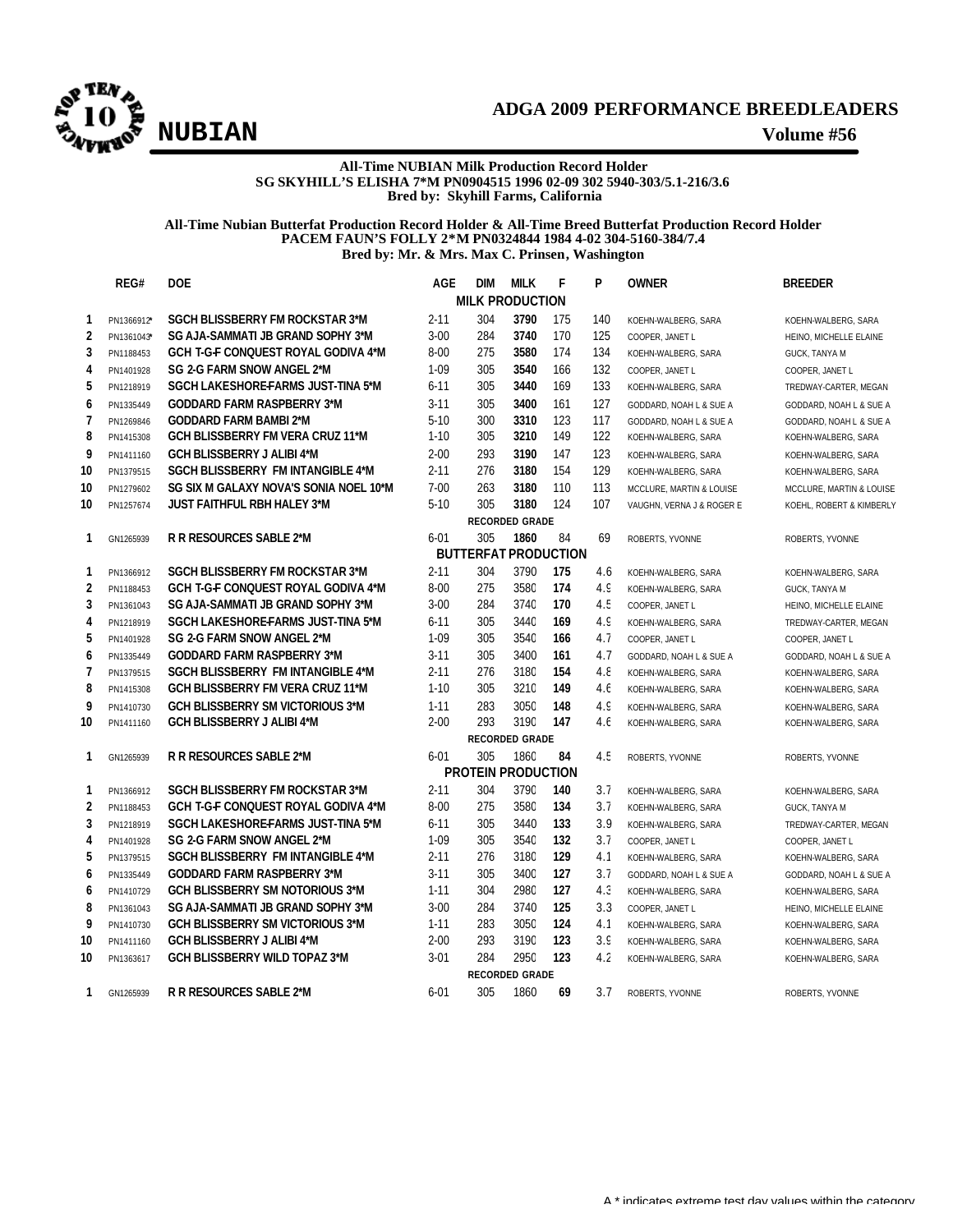

## **All-Time OBERHASLI Milk & Butterfat Production Record Holder SGCH CATOICO SUMMER STORN 4\*M PB0935588 1997 03-00 304 4665-234/5.0-135/2.9 Bred by: Sam Midkiff, Texas**

|                          | REG#                     | <b>DOE</b>                               | AGE      | <b>DIM</b> | <b>MILK</b>                 | F   | P               | <b>OWNER</b>                    | <b>BREEDER</b>               |  |  |  |  |
|--------------------------|--------------------------|------------------------------------------|----------|------------|-----------------------------|-----|-----------------|---------------------------------|------------------------------|--|--|--|--|
| <b>MILK PRODUCTION</b>   |                          |                                          |          |            |                             |     |                 |                                 |                              |  |  |  |  |
| 1                        | AB1229955                | SGCH CALIFORNIA KALVIN SPECIAL K 4*M     | $7 - 00$ | 305        | 3510                        | 109 | 93              | UNIVERSITY OF CALIFORNIA, DAVIS | UNIVERSITY OF CALIFORNIA, D. |  |  |  |  |
| $\overline{2}$           | AB1384050                | <b>GCH UDDERLY-CRAZY RUN OF LUCK 5*M</b> | $2 - 10$ | 269        | 2990                        | 139 | 94              | HOEKER, CAROLYN                 | HOEKER, CAROLYN              |  |  |  |  |
| 3                        | AB1373457                | SGCH GGG ROMABUNDABRIGITTA VONTRAPP 5*M  | $3 - 00$ | 268        | 2970                        | 118 | 94              | LARSON, JOSEPH D                | GEORGE, ZACHARY C            |  |  |  |  |
| 4                        | AB1335911                | <b>GCH UDDERLY-CRAZY EMIRA 5*M</b>       | $4 - 00$ | 252        | 2950                        | 128 | 91              | HOEKER, TREVOR                  | HOEKER, TREVOR               |  |  |  |  |
| 5                        | AB1344407                | SG EDEN-HILL RES VANITY 3*M              | $4 - 00$ | 287        | 2830                        | 107 | 79              | STEIN, NETTIE & TERRY           | STEIN, NETTIE & TERRY        |  |  |  |  |
| 6                        | AB1336623                | GCH PH-OBERJOYED HN OBER-ZEALOUS 1*M     | $3 - 11$ | 305        | 2820                        | 107 | 90              | HANSON, PATTY                   | HANSON, PATTY                |  |  |  |  |
| $\overline{\phantom{a}}$ | AB1323364                | SG EDEN-HILL STAC TAYBERRY 7*M           | 4-09     | 305        | 2800                        | 102 | 78              | STEIN, NETTIE & TERRY           | STEIN, NETTIE & TERRY        |  |  |  |  |
| 8                        | AB1364674                | <b>GCH DYNAMIC RC LEGACY 2*M</b>         | $3 - 00$ | 298        | 2790                        | 77  | 80              | HANSON, DANNY                   | HANSON, DANNY                |  |  |  |  |
| 9                        | AB1364659                | PH-OBERJOYED WHRC FLASH DANCE 2*M        | $2 - 11$ | 303        | 2740                        | 110 | 90              | MARSH, GLENIS                   | HANSON, PATTY                |  |  |  |  |
| 10                       | AB1194272                | SGCH OBERLAND'S PHRAULEIN 3*M            | $7 - 11$ | 305        | 2550                        | 82  | 73              | STEIN, NETTIE & TERRY           | JORGENSEN, ANDREW & TERRY    |  |  |  |  |
|                          |                          |                                          |          |            | <b>RECORDED GRADE</b>       |     |                 |                                 |                              |  |  |  |  |
|                          | None Qualifying for 2009 |                                          |          |            |                             |     |                 |                                 |                              |  |  |  |  |
|                          |                          |                                          |          |            | <b>BUTTERFAT PRODUCTION</b> |     |                 |                                 |                              |  |  |  |  |
| 1                        | AB1384050                | <b>GCH UDDERLY-CRAZY RUN OF LUCK 5*M</b> | $2 - 10$ | 269        | 2990                        | 139 | 4.6             | HOEKER, CAROLYN                 | HOEKER, CAROLYN              |  |  |  |  |
| 2                        | AB1335911                | <b>GCH UDDERLY-CRAZY EMIRA 5*M</b>       | $4 - 00$ | 252        | 2950                        | 128 | 4.3             | <b>HOEKER, TREVOR</b>           | HOEKER, TREVOR               |  |  |  |  |
| 3                        | AB1373457                | SGCH GGG ROMABUNDABRIGITTA VONTRAPP 5*M  | $3 - 00$ | 268        | 2970                        | 118 | 4.C             | LARSON, JOSEPH D                | GEORGE, ZACHARY C            |  |  |  |  |
| 4                        | AB1364659                | <b>PH-OBERJOYED WHRC FLASH DANCE 2*M</b> | $2 - 11$ | 303        | 2740                        | 110 | 4. <sub>C</sub> | MARSH, GLENIS                   | HANSON, PATTY                |  |  |  |  |
| 5                        | AB1229955                | SGCH CALIFORNIA KALVIN SPECIAL K 4*M     | $7 - 00$ | 305        | 3510                        | 109 | 3.1             | UNIVERSITY OF CALIFORNIA, DAVIS | UNIVERSITY OF CALIFORNIA, D. |  |  |  |  |
| 6                        | AB1299839                | SGCH Y-KNOT SUNLYN YHB FOX TROT 1*M      | $5 - 00$ | 305        | 2480                        | 108 | 4.4             | HANSON, PATTY                   | Y-KNOT RANCH                 |  |  |  |  |
| $\overline{\phantom{a}}$ | AB1344407                | SG EDEN-HILL RES VANITY 3*M              | $4 - 00$ | 287        | 2830                        | 107 | 3.8             | STEIN, NETTIE & TERRY           | STEIN, NETTIE & TERRY        |  |  |  |  |
| $\overline{7}$           | AB1336623                | GCH PH-OBERJOYED HN OBER-ZEALOUS 1*M     | $3 - 11$ | 305        | 2820                        | 107 | 3.8             | HANSON, PATTY                   | HANSON, PATTY                |  |  |  |  |
| 9                        | AB1323364                | SG EDEN-HILL STAC TAYBERRY 7*M           | 4-09     | 305        | 2800                        | 102 | 3.6             | STEIN, NETTIE & TERRY           | STEIN, NETTIE & TERRY        |  |  |  |  |
| 10                       | AB1411650                | PH-OBERJOYED TTEK GUINEVERE 2*M          | $1 - 11$ | 305        | 2460                        | 100 | 4.1             | HANSON, PATTY                   | HANSON, PATTY                |  |  |  |  |
| 10                       | AB1410470                | NEW DREAMS SYNONYM 2*M                   | $1 - 11$ | 228        | 1630                        | 100 | 6.1             | SCHRAM, JENNIFER A              | SCHRAM, JENNIFER A           |  |  |  |  |
|                          |                          |                                          |          |            | <b>RECORDED GRADE</b>       |     |                 |                                 |                              |  |  |  |  |
|                          |                          |                                          |          |            | None Qualifying for 2009    |     |                 |                                 |                              |  |  |  |  |
|                          |                          |                                          |          |            | <b>PROTEIN PRODUCTION</b>   |     |                 |                                 |                              |  |  |  |  |
| 1                        | AB1384050                | GCH UDDERLY-CRAZY RUN OF LUCK 5*M        | $2 - 10$ | 269        | 2990                        | 94  | 3.1             | HOEKER, CAROLYN                 | HOEKER, CAROLYN              |  |  |  |  |
| $\mathbf{1}$             | AB1373457                | SGCH GGG ROMABUNDABRIGITTA VONTRAPP 5*M  | $3 - 00$ | 268        | 2970                        | 94  | 3.2             | LARSON, JOSEPH D                | GEORGE, ZACHARY C            |  |  |  |  |
| 3                        | AB1229955                | SGCH CALIFORNIA KALVIN SPECIAL K 4*M     | $7 - 00$ | 305        | 3510                        | 93  | 2.6             | UNIVERSITY OF CALIFORNIA, DAVIS | UNIVERSITY OF CALIFORNIA, D/ |  |  |  |  |
| 4                        | AB1336623                | GCH PH-OBERJOYED HN OBER-ZEALOUS 1*M     | $3 - 11$ | 305        | 2820                        | 90  | 3.2             | HANSON, PATTY                   | HANSON, PATTY                |  |  |  |  |
| 4                        | AB1364659                | <b>PH-OBERJOYED WHRC FLASH DANCE 2*M</b> | $2 - 11$ | 303        | 2740                        | 90  | 3.3             | MARSH, GLENIS                   | HANSON, PATTY                |  |  |  |  |
| 6                        | AB1364674                | <b>GCH DYNAMIC RC LEGACY 2*M</b>         | $3 - 00$ | 298        | 2790                        | 80  | 2.9             | HANSON, DANNY                   | HANSON, DANNY                |  |  |  |  |
| $\overline{\phantom{a}}$ | AB1344407                | SG EDEN-HILL RES VANITY 3*M              | $4 - 00$ | 287        | 2830                        | 79  | 2.8             | STEIN, NETTIE & TERRY           | STEIN, NETTIE & TERRY        |  |  |  |  |
| $\overline{7}$           | AB1336632                | GCH PH-OBERJOYED DSO MAKALA 3*M          | $3 - 10$ | 305        | 2510                        | 79  | 3.1             | HANSON, PATTY                   | HANSON, PATTY                |  |  |  |  |
| 9                        | AB1323364                | SG EDEN-HILL STAC TAYBERRY 7*M           | 4-09     | 305        | 2800                        | 78  | 2.8             | STEIN, NETTIE & TERRY           | STEIN, NETTIE & TERRY        |  |  |  |  |
| 10                       | AB1411650                | PH-OBERJOYED TTEK GUINEVERE 2*M          | $1 - 11$ | 305        | 2460                        | 74  | 3 <sub>c</sub>  | HANSON, PATTY                   | HANSON, PATTY                |  |  |  |  |

**RECORDED GRADE**

**None Qualifying for 2009**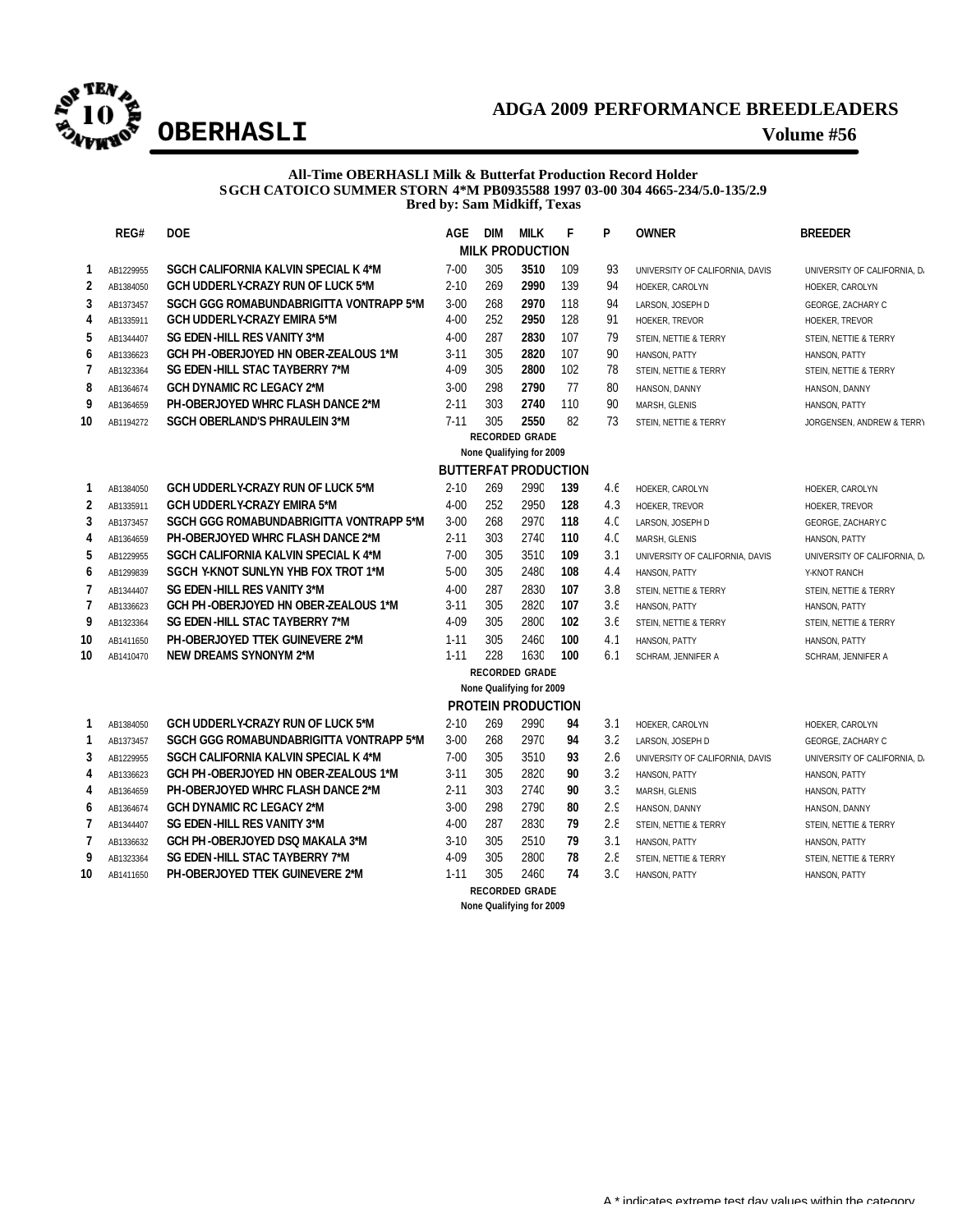

### **All-Time SAANEN Milk Production Record Holder JC-REED'S CLOVERHOOF HALEY 2\*M AS0894085 1997 04-00 305 6571-168/2.6-162/2.5 Bred by: John & Colleen Reed, Oregon**

### **All-Time SAANEN Butterfat Production Record Holder GCH AJ'S-UDDER-DELIGHT KARLADA 6\*M AS1049165 2001 3-08 292 4540-246/5.4-120/2.6 Bred by: Andrea Green, Washington**

|                          | REG#                  | <b>DOE</b>                                  | <b>AGE</b> | <b>DIM</b>                       | <b>MILK</b>           | F   | P   | <b>OWNER</b>              | <b>BREEDER</b>                                       |  |  |  |
|--------------------------|-----------------------|---------------------------------------------|------------|----------------------------------|-----------------------|-----|-----|---------------------------|------------------------------------------------------|--|--|--|
|                          |                       |                                             |            | <b>MILK PRODUCTION</b>           |                       |     |     |                           | ZIMMERMAN, RALPH & JOEL SMITH &                      |  |  |  |
| 1                        | AS1411192             | TRES AMIGO ALFONSO FENOM 1*M                | $2 - 00$   | 305                              | 4690                  | 142 | 126 | HAASS, LEE & JEANETTE     | <b>WILL IAGER</b>                                    |  |  |  |
| $\overline{\mathbf{c}}$  | PS1320954             | SG KAPRA VISTA TSAESAR SHAIRONE 13*M        | $6 - 00$   | 305                              | 4590                  | 141 | 147 | HAASS, LEE & JEANETTE     | HAASS, LEE & JEANETTE                                |  |  |  |
| 3                        | AS1430323             | SG CENTURY FARM'S SHE'S A KEEPER 8*M        | $1 - 07$   | 305                              | 4410                  | 137 | 120 | CZECK, MELISSA            | CZECK, MELISSA                                       |  |  |  |
| 4                        | AS1352898             | <b>SHERRY'S HECTOR LYRA 9*M</b>             | $3 - 08$   | 305                              | 4340                  | 143 | 117 | PANUSKA, SHERRY           | PANUSKA, SHERRY                                      |  |  |  |
| 5                        | AS1393512             | SG SARTYR STANDOUT GEORGIA 6*M              | $2 - 07$   | 305                              | 4250                  | 157 | 136 | CONSIDINE, STEPHEN        | CONSIDINE, STEPHEN                                   |  |  |  |
| 6                        | AS1286468             | <b>SGCH COMPANEROS STANDOUT ANEMONE 3*M</b> | $6 - 03$   | 305                              | 4240                  | 133 | 107 | COMPANEROS DAIRY GOATS    | COMPANEROS DAIRY GOATS                               |  |  |  |
| $\overline{\phantom{a}}$ | AS1395551             | <b>SG CAPRIKORN RV WONDERBRA 1*M</b>        | $2 - 06$   | 305                              | 4190                  | 138 | 121 | <b>CAPRIKORN FARMS</b>    | <b>CAPRIKORN FARMS</b>                               |  |  |  |
| 8                        | AS1404646             | SG DAUGHTER'S X ILEX 9*M                    | $2 - 00$   | 305                              | 4120                  | 131 | 131 | <b>CAPRIKORN FARMS</b>    | BEAUCHEMIN, MISS CECILE                              |  |  |  |
| 9                        | PS1303806             | <b>SGCH CENTURY FARM'S HILLARY 8*M</b>      | $4 - 11$   | 305                              | 4090                  | 148 | 113 | CZECK, MELISSA            | CZECK, MELISSA                                       |  |  |  |
| 10                       | AS1381102             | SHERRY'S H MARIGOLD 1*M                     | $3 - 06$   | 305                              | 4010                  | 129 | 121 | PANUSKA, SHERRY           | PANUSKA, SHERRY                                      |  |  |  |
|                          | <b>RECORDED GRADE</b> |                                             |            |                                  |                       |     |     |                           |                                                      |  |  |  |
| 1                        | GS1431195             | <b>SGCH CAPRIKORN WEALTH XTORT 2*M</b>      | $1 - 11$   | 305                              | 4100                  | 127 | 112 | <b>CAPRIKORN FARMS</b>    | <b>CAPRIKORN FARMS</b>                               |  |  |  |
| $\overline{2}$           | GS1416645             | <b>CAPRAVIEW FARM ROSA KAY 1*M</b>          | $1 - 11$   | 275                              | 1620                  | 51  | 45  | FOAT, BRENT               | MALLMANN, JACOB                                      |  |  |  |
|                          |                       |                                             |            | <b>BUTTERFAT PRODUCTION</b>      |                       |     |     |                           |                                                      |  |  |  |
| 1                        | AS1393512             | SG SARTYR STANDOUT GEORGIA 6*M              | $2 - 07$   | 305                              | 4250                  | 157 | 3.7 | CONSIDINE, STEPHEN        | CONSIDINE, STEPHEN                                   |  |  |  |
| $\overline{2}$           | AS1375918             | <b>SG CAPRIKORN RENOV WINNEMUCCA 4*M</b>    | $2 - 09$   | 305                              | 3730                  | 153 | 4.1 | <b>CAPRIKORN FARMS</b>    | <b>CAPRIKORN FARMS</b>                               |  |  |  |
| $\overline{2}$           | AS1428561             | SG RON-TOM SARAH'S UP TOWN GIRL 6*M         | $1 - 11$   | 305                              | 3730                  | 153 | 4.1 | PETTIBONE, TOM & VERONICA | PETTIBONE, TOM & VERONICA                            |  |  |  |
| 4                        | PS1303806             | <b>SGCH CENTURY FARM'S HILLARY 8*M</b>      | $4 - 11$   | 305                              | 4090                  | 148 | 3.6 | CZECK, MELISSA            | <b>CZECK, MELISSA</b>                                |  |  |  |
| 5                        | AS1395550             | SG CAPRIKORN SU WRESTITUTION 5*M            | $3 - 01$   | 305                              | 3990                  | 145 | 3.6 | <b>CAPRIKORN FARMS</b>    | <b>CAPRIKORN FARMS</b>                               |  |  |  |
| 6                        | AS1352898             | <b>SHERRY'S HECTOR LYRA 9*M</b>             | $3-08$     | 305                              | 4340                  | 143 | 3.3 | PANUSKA, SHERRY           | PANUSKA, SHERRY                                      |  |  |  |
| 7                        | AS1411192             | TRES AMIGO ALFONSO FENOM 1*M                | $2 - 00$   | 305                              | 4690                  | 142 | 3.0 | HAASS, LEE & JEANETTE     | ZIMMERMAN, RALPH & JOEL SMITH &<br><b>WILL IAGER</b> |  |  |  |
| 8                        | PS1320954             | SG KAPRA VISTA TSAESAR SHAIRONE 13*M        | $6 - 00$   | 305                              | 4590                  | 141 | 3.1 | HAASS, LEE & JEANETTE     | HAASS, LEE & JEANETTE                                |  |  |  |
| 9                        | AS1297193             | SGCH DES-RUHIGESTELLE WINSEEKER 3*M         | $5 - 00$   | 296                              | 3500                  | 140 | 4.0 | ACTON, MRS FERN L         | ACTON, MRS FERN L                                    |  |  |  |
| 10                       | AS1395551             | SG CAPRIKORN RV WONDERBRA 1*M               | $2 - 06$   | 305                              | 4190                  | 138 | 3.3 | CAPRIKORN FARMS           | <b>CAPRIKORN FARMS</b>                               |  |  |  |
| 10                       | AS1405721             | SGCH DES-RUHIGESTELLE ELENDREA 9*M          | $2 - 00$   | 305                              | 3950                  | 138 | 3.5 | ACTON, MRS FERN L         | ACTON, MRS FERN L                                    |  |  |  |
| 10                       | AS1363999             | <b>BETHEL RAIN MARIE MIRIAM 10*M</b>        | $2 - 10$   | 305                              | 3810                  | 138 | 3.6 | HOSTETLER, MARK & GWEN    | HOSTETLER, MARK & GWEN                               |  |  |  |
|                          |                       |                                             |            |                                  | <b>RECORDED GRADE</b> |     |     |                           |                                                      |  |  |  |
| 1                        | GS1431195             | <b>SGCH CAPRIKORN WEALTH XTORT 2*M</b>      | $1 - 11$   | 305<br><b>PROTEIN PRODUCTION</b> | 4100                  | 127 | 3.1 | <b>CAPRIKORN FARMS</b>    | <b>CAPRIKORN FARMS</b>                               |  |  |  |
| 1                        | PS1320954             | SG KAPRA VISTA TSAESAR SHAIRONE 13*M        | $6 - 00$   | 305                              | 4590                  | 147 | 3.2 | HAASS, LEE & JEANETTE     | HAASS, LEE & JEANETTE                                |  |  |  |
| $\overline{2}$           | AS1393512             | SG SARTYR STANDOUT GEORGIA 6*M              | $2 - 07$   | 305                              | 4250                  | 136 | 3.2 | CONSIDINE, STEPHEN        | CONSIDINE, STEPHEN                                   |  |  |  |
| 3                        | AS1404646             | SG DAUGHTER'S X ILEX 9*M                    | $2 - 00$   | 305                              | 4120                  | 131 | 3.2 | <b>CAPRIKORN FARMS</b>    | BEAUCHEMIN, MISS CECILE                              |  |  |  |
| 4                        | AS1395550             | <b>SG CAPRIKORN SU WRESTITUTION 5*M</b>     | $3 - 01$   | 305                              | 3990                  | 128 | 3.2 | <b>CAPRIKORN FARMS</b>    | <b>CAPRIKORN FARMS</b>                               |  |  |  |
| 5                        | AS1411192             | TRES AMIGO ALFONSO FENOM 1*M                | $2 - 00$   | 305                              | 4690                  | 126 | 2.7 | HAASS, LEE & JEANETTE     | ZIMMERMAN, RALPH & JOEL SMITH &<br>WILL IAGER        |  |  |  |
| 6                        | AS1405721             | <b>SGCH DES-RUHIGESTELLE ELENDREA 9*M</b>   | $2 - 00$   | 305                              | 3950                  | 123 | 3.1 | ACTON, MRS FERN L         | ACTON, MRS FERN L                                    |  |  |  |
| 6                        | AS1360789             | SG COMPANEROS STAND OUT MARIBEL 3*M         | $4 - 00$   | 305                              | 3880                  | 123 | 3.2 | COMPANEROS DAIRY GOATS    | COMPANEROS DAIRY GOATS                               |  |  |  |
| 8                        | AS1395551             | <b>SG CAPRIKORN RV WONDERBRA 1*M</b>        | $2 - 06$   | 305                              | 4190                  | 121 | 2.9 | <b>CAPRIKORN FARMS</b>    | <b>CAPRIKORN FARMS</b>                               |  |  |  |
| 8                        | AS1381102             | SHERRY'S H MARIGOLD 1*M                     | $3 - 06$   | 305                              | 4010                  | 121 | 3.c | PANUSKA, SHERRY           | PANUSKA, SHERRY                                      |  |  |  |
| 10                       | AS1430323             | SG CENTURY FARM'S SHE'S A KEEPER 8*M        | $1 - 07$   | 305                              | 4410                  | 120 | 2.7 | CZECK, MELISSA            | <b>CZECK, MELISSA</b>                                |  |  |  |
|                          |                       |                                             |            |                                  | RECORDED GRADE        |     |     |                           |                                                      |  |  |  |
| 1                        | GS1431195             | SGCH CAPRIKORN WEALTH XTORT 2*M             | $1 - 11$   | 305                              | 4100                  | 112 | 2.7 | <b>CAPRIKORN FARMS</b>    | <b>CAPRIKORN FARMS</b>                               |  |  |  |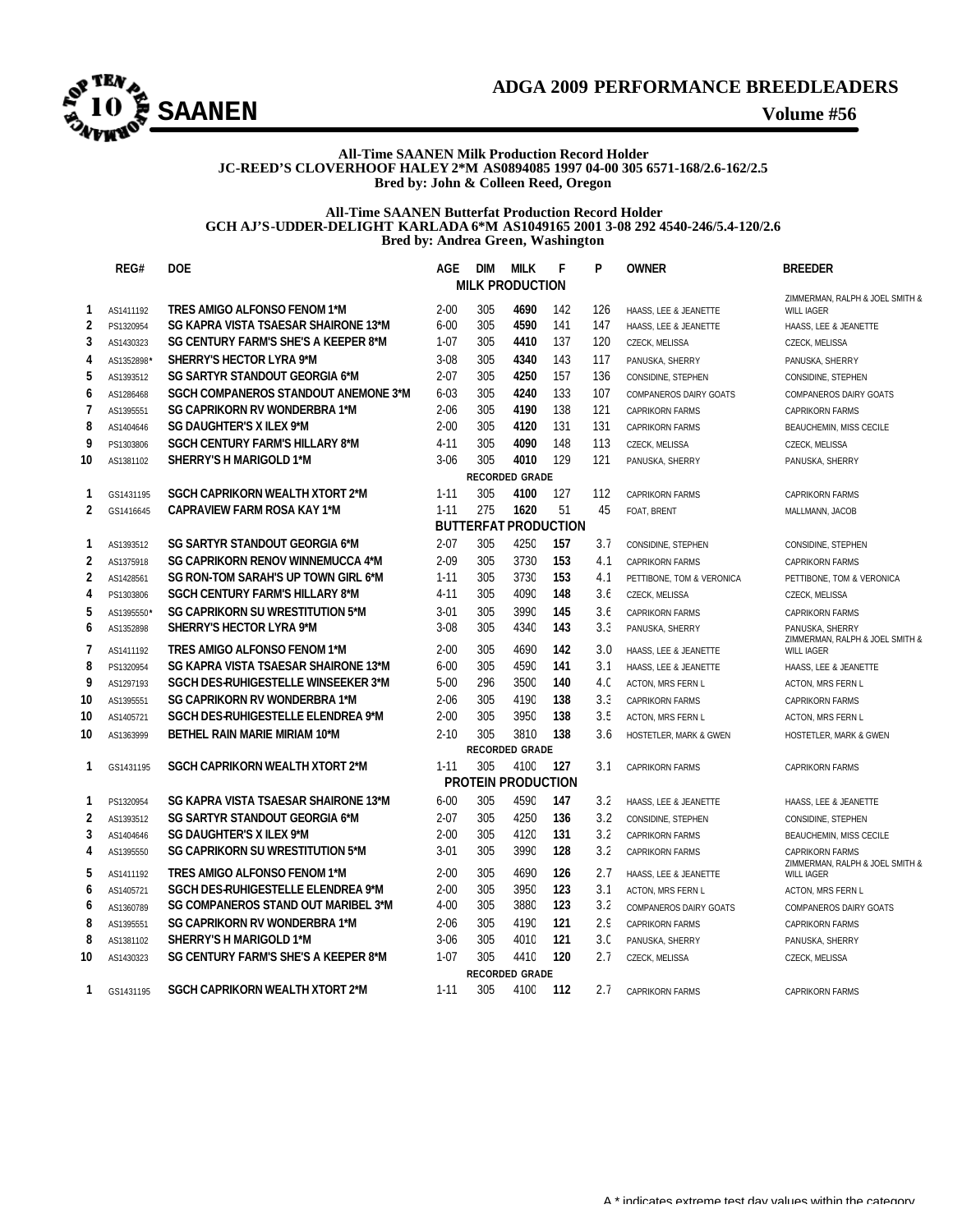

### **All-Time SABLE Milk & Butterfat Production Record Holder CAPRICORN-GENETICS CATHY 1\*M AC1253232 2005 02-11 305 4230-133/3.1-118/2.8 Bred by: Lorraine Kryle, New Mexico**

|        | REG#                                              | <b>DOE</b>                                                                            | AGE                  | DIM        | <b>MILK</b><br><b>MILK PRODUCTION</b>             | F         | P        | <b>OWNER</b>                    | <b>BREEDER</b>                  |  |  |  |  |  |
|--------|---------------------------------------------------|---------------------------------------------------------------------------------------|----------------------|------------|---------------------------------------------------|-----------|----------|---------------------------------|---------------------------------|--|--|--|--|--|
|        |                                                   |                                                                                       |                      |            |                                                   |           |          |                                 |                                 |  |  |  |  |  |
| 1      | AC1364983                                         | SGCH KLISSE'S DRS RESONANCE OF HOPE 7*M<br><b>SGCH KLISSE'S AOGAR OREO 9*M</b>        | $2 - 11$<br>$3 - 00$ | 300<br>276 | 3080<br>2870                                      | 108<br>89 | 82<br>72 | FOSTER & FAMILY, BRUCE & KLISSE | FOSTER & FAMILY, BRUCE & KLISSE |  |  |  |  |  |
| 2<br>3 | AC1367338                                         | KLISSE'S KWYD LIL DITTY OFHOPE 1*M                                                    | $2 - 01$             | 300        | 2600                                              | 71        | 72       | <b>FOSTER, KLISSE</b>           | FOSTER & FAMILY, BRUCE & KLISSE |  |  |  |  |  |
|        | AC1403488                                         |                                                                                       |                      |            |                                                   |           |          | <b>FOSTER, TRACY B</b>          | FOSTER & FAMILY, BRUCE & KLISSE |  |  |  |  |  |
| 4<br>5 | AC1338326                                         | GCH KLISSE'S KDWB DESIGN OF HOPE 2*M<br><b>GCH KLISSE'S KWYD CHOCOLATE CREAM 10*M</b> | $3-09$<br>$2 - 02$   | 305<br>260 | 2480<br>2400                                      | 79<br>63  | 68<br>64 | FOSTER, KLISSE & GWEN JOHNSON   | FOSTER, KLISSE & GWEN JOHNSON   |  |  |  |  |  |
|        | AC1403420                                         |                                                                                       |                      |            |                                                   |           |          | FOSTER & FAMILY, BRUCE & KLISSE | FOSTER & FAMILY, BRUCE & KLISSE |  |  |  |  |  |
| 6      | AC1324489                                         | SGCH KLISSE'S DRS COCOA PUFF 9*M                                                      | $4 - 03$             | 213<br>292 | 2380<br>2290                                      | 77<br>80  | 66       | HAUSMAN, ELSIE K                | FOSTER & FAMILY, BRUCE & KLISSE |  |  |  |  |  |
| 7      | AC1291550                                         | GCH KLISSE'S TA GRACE OF HOPE 5*M<br><b>GCH KLISSE'S KCOH SILVANBERRY 6*M</b>         | $4 - 11$<br>$3 - 00$ | 253        | 2110                                              | 63        | 58<br>50 | FOSTER, KLISSE                  | FOSTER & FAMILY, BRUCE & KLISSE |  |  |  |  |  |
| 8      | AC1364975                                         |                                                                                       |                      |            |                                                   |           |          | FOSTER, CARY                    | FOSTER & FAMILY, BRUCE & KLISSE |  |  |  |  |  |
| 9      | AC1291523                                         | <b>GCH KLISSE'S LLB CARLENE 3*M</b>                                                   | $5 - 01$             | 284        | 1980                                              | 57        | 50       | <b>FOSTER, KLISSE</b>           | FOSTER & FAMILY, BRUCE & KLISSE |  |  |  |  |  |
| 10     | AC1364970                                         | SGCH KLISSE'S KCOH CLOUDBERRY 6*M                                                     | $3 - 01$             | 246        | 1940                                              | 57        | 49       | FOSTER, CARY                    | FOSTER & FAMILY, BRUCE & KLISSE |  |  |  |  |  |
|        | <b>RECORDED GRADE</b><br>None Qualifying for 2009 |                                                                                       |                      |            |                                                   |           |          |                                 |                                 |  |  |  |  |  |
|        | <b>BUTTERFAT PRODUCTION</b>                       |                                                                                       |                      |            |                                                   |           |          |                                 |                                 |  |  |  |  |  |
| 1      | AC1364983                                         | SGCH KLISSE'S DRS RESONANCE OF HOPE 7*M                                               | $2 - 11$             | 300        | 3080                                              | 108       | 3.5      | FOSTER & FAMILY, BRUCE & KLISSE | FOSTER & FAMILY, BRUCE & KLISSE |  |  |  |  |  |
| 2      | AC1367338                                         | <b>SGCH KLISSE'S AOGAR OREO 9*M</b>                                                   | $3 - 00$             | 276        | 2870                                              | 89        | 3.1      | <b>FOSTER, KLISSE</b>           | FOSTER & FAMILY, BRUCE & KLISSE |  |  |  |  |  |
| 3      | AC1291550                                         | <b>GCH KLISSE'S TA GRACE OF HOPE 5*M</b>                                              | $4 - 11$             | 292        | 2290                                              | 80        | 3.5      | FOSTER, KLISSE                  | FOSTER & FAMILY, BRUCE & KLISSE |  |  |  |  |  |
| 4      | AC1338326                                         | GCH KLISSE'S KDWB DESIGN OF HOPE 2*M                                                  | $3-09$               | 305        | 2480                                              | 79        | 3.2      | FOSTER, KLISSE & GWEN JOHNSON   | FOSTER, KLISSE & GWEN JOHNSON   |  |  |  |  |  |
| 5      | AC1324489                                         | SGCH KLISSE'S DRS COCOA PUFF 9*M                                                      | $4 - 03$             | 213        | 2380                                              | 77        | 3.2      | HAUSMAN, ELSIE K                | FOSTER & FAMILY, BRUCE & KLISSE |  |  |  |  |  |
| 6      | AC1403488                                         | KLISSE'S KWYD LIL DITTY OFHOPE 1*M                                                    | $2 - 01$             | 300        | 2600                                              | 71        | 2.7      | <b>FOSTER, TRACY B</b>          | FOSTER & FAMILY, BRUCE & KLISSE |  |  |  |  |  |
| 7      | AC1403420                                         | <b>GCH KLISSE'S KWYD CHOCOLATE CREAM 10*M</b>                                         | $2 - 02$             | 260        | 2400                                              | 63        | 2.6      | FOSTER & FAMILY, BRUCE & KLISSE | FOSTER & FAMILY, BRUCE & KLISSE |  |  |  |  |  |
| 7      | AC1364975                                         | <b>GCH KLISSE'S KCOH SILVANBERRY 6*M</b>                                              | $3 - 00$             | 253        | 2110                                              | 63        | 3.0      | FOSTER, CARY                    | FOSTER & FAMILY, BRUCE & KLISSE |  |  |  |  |  |
| 9      | AC1219808                                         | <b>GCH KLISSE'S TE LIBERTY OF HOPE 5*M</b>                                            | $7 - 00$             | 259        | 1780                                              | 61        | 3.4      | <b>FOSTER, ELSIE R</b>          | FOSTER & FAMILY, BRUCE & KLISSE |  |  |  |  |  |
| 10     | AC1364970                                         | SGCH KLISSE'S KCOH CLOUDBERRY 6*M                                                     | 3-01                 | 246        | 1940                                              | 57        | 2.9      | FOSTER, CARY                    | FOSTER & FAMILY, BRUCE & KLISSE |  |  |  |  |  |
|        |                                                   |                                                                                       |                      |            | <b>RECORDED GRADE</b><br>None Qualifying for 2009 |           |          |                                 |                                 |  |  |  |  |  |
|        |                                                   |                                                                                       |                      |            | <b>PROTEIN PRODUCTION</b>                         |           |          |                                 |                                 |  |  |  |  |  |
| 1      | AC1364983                                         | SGCH KLISSE'S DRS RESONANCE OF HOPE 7*M                                               | $2 - 11$             | 300        | 3080                                              | 82        | 2.7      | FOSTER & FAMILY, BRUCE & KLISSE | FOSTER & FAMILY, BRUCE & KLISSE |  |  |  |  |  |
| 2      | AC1367338                                         | <b>SGCH KLISSE'S AOGAR OREO 9*M</b>                                                   | $3 - 00$             | 276        | 2870                                              | 72        | 2.5      | <b>FOSTER, KLISSE</b>           | FOSTER & FAMILY, BRUCE & KLISSE |  |  |  |  |  |
| 2      | AC1403488                                         | KLISSE'S KWYD LIL DITTY OFHOPE 1*M                                                    | $2 - 01$             | 300        | 2600                                              | 72        | 2.8      | FOSTER, TRACY B                 | FOSTER & FAMILY, BRUCE & KLISSE |  |  |  |  |  |
| 4      | AC1338326                                         | GCH KLISSE'S KDWB DESIGN OF HOPE 2*M                                                  | $3-09$               | 305        | 2480                                              | 68        | 2.7      | FOSTER, KLISSE & GWEN JOHNSON   | FOSTER, KLISSE & GWEN JOHNSON   |  |  |  |  |  |
| 5      | AC1324489                                         | SGCH KLISSE'S DRS COCOA PUFF 9*M                                                      | $4 - 03$             | 213        | 2380                                              | 66        | 2.8      | HAUSMAN, ELSIE K                | FOSTER & FAMILY, BRUCE & KLISSE |  |  |  |  |  |
| 6      | AC1403420                                         | GCH KLISSE'S KWYD CHOCOLATE CREAM 10*M                                                | $2 - 02$             | 260        | 2400                                              | 64        | 2.7      | FOSTER & FAMILY, BRUCE & KLISSE | FOSTER & FAMILY, BRUCE & KLISSE |  |  |  |  |  |
| 7      | AC1291550                                         | GCH KLISSE'S TA GRACE OF HOPE 5*M                                                     | $4 - 11$             | 292        | 2290                                              | 58        | 2.5      | <b>FOSTER, KLISSE</b>           | FOSTER & FAMILY, BRUCE & KLISSE |  |  |  |  |  |
| 8      | AC1364975                                         | GCH KLISSE'S KCOH SILVANBERRY 6*M                                                     | $3 - 00$             | 253        | 2110                                              | 50        | 2.4      | FOSTER, CARY                    | FOSTER & FAMILY, BRUCE & KLISSE |  |  |  |  |  |
| q      | AC1364970                                         | SGCH KLISSE'S KCOH CLOUDBERRY 6*M                                                     | $3 - 01$             | 246        | 1940                                              | 49        | 2.5      | FOSTER, CARY                    | FOSTER & FAMILY, BRUCE & KLISSE |  |  |  |  |  |

**RECORDED GRADE None Qualifying for 2009**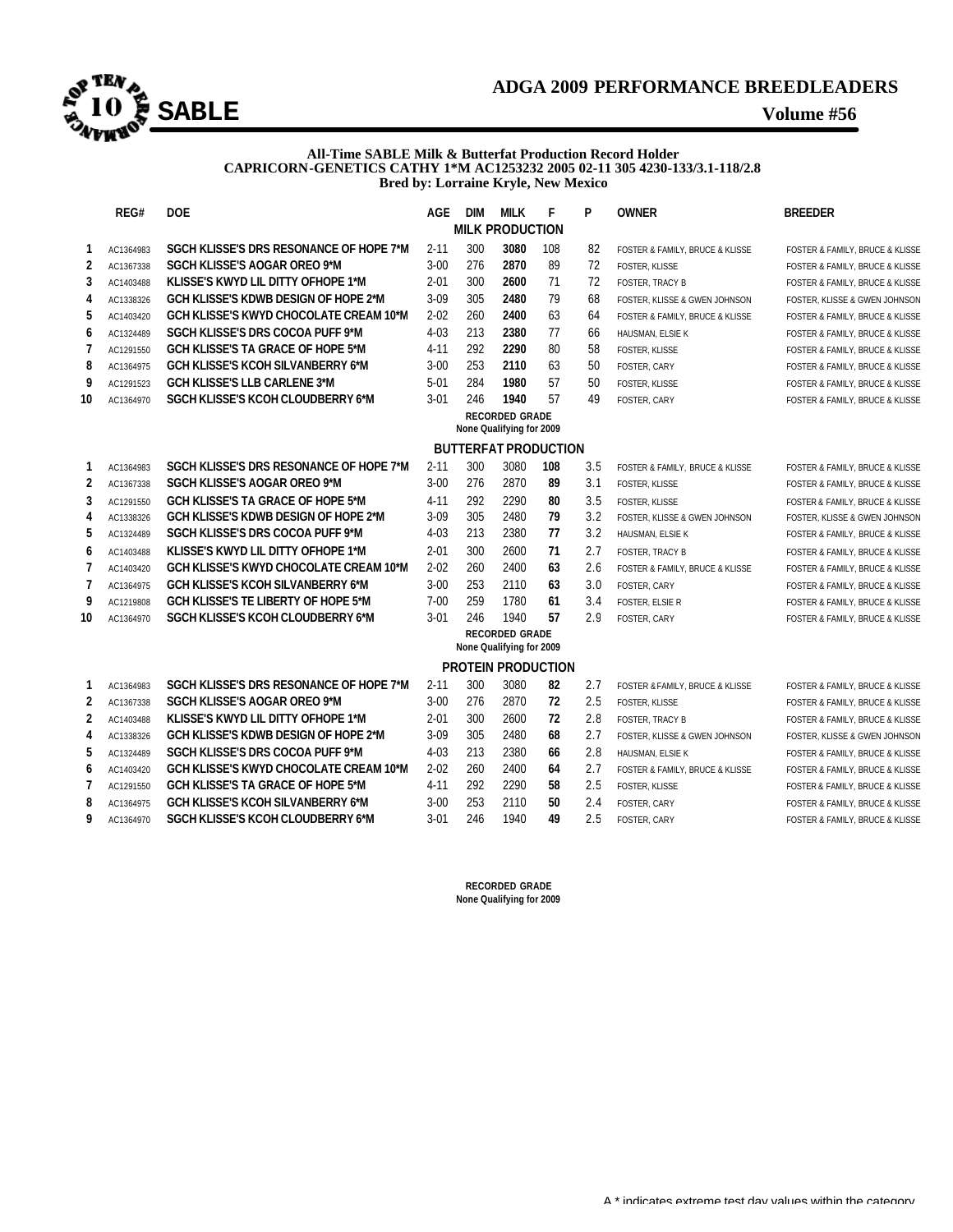

**All-Time TOGGENBURG Milk & Butterfat Production Record Holder & All-Time Breed Milk Production Record Holder SGCH WESTERN-ACRES ZEPHYR ROSEMARY 4\*M AT0926741 1997 03-01 305 7965-312/3.9-240/3.0 Bred by: Katrina Kay Western, Texas**

| REG#<br><b>DOE</b> |                          | <b>AGE</b>                                                                 | <b>DIM</b>           | <b>MILK</b> | F                                                     | P        | <b>OWNER</b>   | <b>BREEDER</b>                 |                                |  |  |  |  |
|--------------------|--------------------------|----------------------------------------------------------------------------|----------------------|-------------|-------------------------------------------------------|----------|----------------|--------------------------------|--------------------------------|--|--|--|--|
|                    |                          |                                                                            |                      |             | <b>MILK PRODUCTION</b>                                |          |                |                                |                                |  |  |  |  |
| 1                  | AT1335541                | SG KNOTNEER MRS YOU SAY TOMATO 2*M                                         | $3 - 10$             | 305         | 4010                                                  | 119      | 99             | SEVERSON, ANNA M               | SEVERSON, ANNA M               |  |  |  |  |
| $\overline{2}$     | AT1300087                | <b>GCH ROWE'S RAVEN SUSAN 3*M</b>                                          | $4 - 11$             | 305         | 3820                                                  | 87       | 95             | ROWE DVM, JOAN DEAN            | ROWE DVM, JOAN DEAN            |  |  |  |  |
| 3                  | PT1253895                | <b>HALLELUYAH TOGGS BARAKEL 2*M</b>                                        | $6-01$               | 305         | 3720                                                  | 105      | 97             | PAXTON, BILLIE R               | PAXTON, BILLIE R               |  |  |  |  |
| 3                  | AT1338823                | <b>GCH ROWE'S RAVEN FORTUNE 8*M</b>                                        | $3 - 10$             | 305         | 3720                                                  | 90       | 89             | JONES, FRANK                   | ROWE DVM, JOAN DEAN            |  |  |  |  |
| 5                  | AT1363941                | <b>GCH ROWE'S FALCON RIA 8*M</b>                                           | $3-00$               | 305         | 3690                                                  | 95       | 97             | ROWE DVM, JOAN DEAN            | ROWE DVM, JOAN DEAN            |  |  |  |  |
| 6                  | AT1300086                | <b>GCH ROWE'S RAVEN FLORA 8*M</b>                                          | $4 - 11$             | 305         | 3660                                                  | 97       | 91             | ROWE DVM, JOAN DEAN            | ROWE DVM. JOAN DEAN            |  |  |  |  |
| $\overline{7}$     | AT1112653                | <b>GCH ROWE'S DUTCHMAN SUSANNA 1*M</b>                                     | 10-00                | 305         | 3530                                                  | 79       | 78             | ROWE DVM, JOAN DEAN            | ROWE DVM, JOAN DEAN            |  |  |  |  |
| 8                  | PT1361598                | <b>SGCH TIDE LAND FRITZ SAMI 1*M</b>                                       | $2 - 11$             | 285         | 3480                                                  | 149      | 99             | <b>R&amp;R DAIRY</b>           | <b>R&amp;R DAIRY</b>           |  |  |  |  |
| 9                  | AT1413037                | KNOTNEER BELLRINGER MANGO 3*M                                              | $1 - 10$             | 305         | 3460                                                  | 88       | 97             | SEVERSON, ANNA M               | SEVERSON, ANNA M               |  |  |  |  |
| 10                 | AT1397940                | KRYSTAL-KREEK LARGRES CARTWEEL 2*M                                         | $2 - 10$             | 305         | 3400                                                  | 94       | 94             | KIRSCH, DIANE & WAYNE CULLEN   | SMITH & FAMILY, GREG & JUDY    |  |  |  |  |
|                    | <b>RECORDED GRADE</b>    |                                                                            |                      |             |                                                       |          |                |                                |                                |  |  |  |  |
|                    | None Qualifying for 2009 |                                                                            |                      |             |                                                       |          |                |                                |                                |  |  |  |  |
| 1                  | PT1361598                | <b>SGCH TIDE LAND FRITZ SAMI 1*M</b>                                       | $2 - 11$             | 285         | 3480                                                  | 149      | 4.3            | <b>R&amp;R DAIRY</b>           | <b>R&amp;R DAIRY</b>           |  |  |  |  |
| $\overline{2}$     | AT1335541                | SG KNOTNEER MRS YOU SAY TOMATO 2*M                                         | $3 - 10$             | 305         | 4010                                                  | 119      | 3 <sub>c</sub> | SEVERSON, ANNA M               | SEVERSON, ANNA M               |  |  |  |  |
| 3                  | PT1333422*               | MOSS-RIDGE MARQUIS SONATA 6*M                                              | $3 - 10$             | 286         | 3160                                                  | 116      | 3.7            | <b>R&amp;R DAIRY</b>           | JONES, TRACEY                  |  |  |  |  |
| 4                  | PT1335576                | <b>SGCH FIR MEADOW PEG VIRTUE 2*M</b>                                      | $3 - 09$             | 305         | 3330                                                  | 113      | 3.4            | DROVDAHL, KAT                  | DROVDAHL, KAT                  |  |  |  |  |
| 5                  | PT1253895                | <b>HALLELUYAH TOGGS BARAKEL 2*M</b>                                        | $6 - 01$             | 305         | 3720                                                  | 105      | 2.8            | PAXTON, BILLIE R               | PAXTON, BILLIE R               |  |  |  |  |
| 6                  | PT1421675                | <b>WHISPERING*HOPE BM TAFFETA 3*M</b>                                      | $1 - 11$             | 305         | 2990                                                  | 101      | 3.4            | BURGESS-NELSON, EVELINA EILEEN | BURGESS-NELSON, EVELINA EILEEN |  |  |  |  |
| $\overline{7}$     | AT1375885                | KNOTNEER JACKPINE OLIVE 3*M                                                | $2 - 10$             | 305         | 3330                                                  | 99       | 3.C            | SEVERSON, ANNA M               | SEVERSON, ANNA M               |  |  |  |  |
| 8                  | PT1421656                | <b>SG ROBLA'S J LAURATINA 10*M</b>                                         | $2 - 00$             | 305         | 2990                                                  | 98       | 3.3            | BURGESS-GOODRIDGE, MARILYN     | BURGESS-GOODRIDGE, MARILYN     |  |  |  |  |
| 9                  | AT1300086                | <b>GCH ROWE'S RAVEN FLORA 8*M</b>                                          | $4 - 11$             | 305         | 3660                                                  | 97       | 2.7            | ROWE DVM, JOAN DEAN            | ROWE DVM. JOAN DEAN            |  |  |  |  |
| 10                 | AT1363941                | <b>GCH ROWE'S FALCON RIA 8*M</b>                                           | $3 - 00$             | 305         | 3690                                                  | 95       | 2.f            | ROWE DVM, JOAN DEAN            | ROWE DVM, JOAN DEAN            |  |  |  |  |
|                    |                          |                                                                            |                      |             | <b>RECORDED GRADE</b>                                 |          |                |                                |                                |  |  |  |  |
|                    |                          |                                                                            |                      |             | None Qualifying for 2009<br><b>PROTEIN PRODUCTION</b> |          |                |                                |                                |  |  |  |  |
|                    |                          |                                                                            |                      |             |                                                       |          |                |                                |                                |  |  |  |  |
| 1                  | AT1335541                | SG KNOTNEER MRS YOU SAY TOMATO 2*M                                         | $3 - 10$             | 305<br>285  | 4010<br>3480                                          | 99<br>99 | 2.5<br>2.8     | SEVERSON, ANNA M               | SEVERSON, ANNA M               |  |  |  |  |
| 1<br>3             | PT1361598                | SGCH TIDE LAND FRITZ SAMI 1*M<br>HALLELUYAH TOGGS BARAKEL 2*M              | $2 - 11$<br>$6 - 01$ | 305         | 3720                                                  | 97       | 2.6            | <b>R&amp;R DAIRY</b>           | <b>R&amp;R DAIRY</b>           |  |  |  |  |
|                    | PT1253895                |                                                                            |                      |             |                                                       | 97       |                | PAXTON, BILLIE R               | PAXTON, BILLIE R               |  |  |  |  |
| 3<br>3             | AT1363941                | <b>GCH ROWE'S FALCON RIA 8*M</b><br>KNOTNEER BELLRINGER MANGO 3*M          | $3-00$<br>$1 - 10$   | 305<br>305  | 3690<br>3460                                          | 97       | 2.f<br>2.8     | ROWE DVM, JOAN DEAN            | ROWE DVM, JOAN DEAN            |  |  |  |  |
|                    | AT1413037                |                                                                            |                      |             |                                                       |          |                | SEVERSON, ANNA M               | SEVERSON, ANNA M               |  |  |  |  |
| 6                  | PT1335576                | <b>SGCH FIR MEADOW PEG VIRTUE 2*M</b><br><b>GCH ROWE'S RAVEN SUSAN 3*M</b> | $3-09$<br>$4 - 11$   | 305<br>305  | 3330<br>3820                                          | 96<br>95 | 2.9            | DROVDAHL, KAT                  | DROVDAHL, KAT                  |  |  |  |  |
| $\overline{1}$     | AT1300087                | KRYSTAL-KREEK LARGRES CARTWEEL 2*M                                         | $2 - 10$             | 305         | 3400                                                  | 94       | 2.5<br>2.8     | ROWE DVM, JOAN DEAN            | ROWE DVM, JOAN DEAN            |  |  |  |  |
| 8                  | AT1397940                | KNOTNEER JACKPINE OLIVE 3*M                                                |                      | 305         |                                                       | 93       |                | KIRSCH, DIANE & WAYNE CULLEN   | SMITH & FAMILY, GREG & JUDY    |  |  |  |  |
| 9<br>10            | AT1375885                | <b>SG ROBLA'S J LAURATINA 10*M</b>                                         | $2 - 10$<br>$2 - 00$ | 305         | 3330<br>2990                                          | 92       | 2.8<br>3.1     | SEVERSON, ANNA M               | SEVERSON, ANNA M               |  |  |  |  |
|                    | PT1421656                |                                                                            |                      |             | <b>RECORDED GRADE</b>                                 |          |                | BURGESS-GOODRIDGE, MARILYN     | BURGESS-GOODRIDGE, MARILYN     |  |  |  |  |
|                    |                          |                                                                            |                      |             |                                                       |          |                |                                |                                |  |  |  |  |

**None Qualifying for 2009**